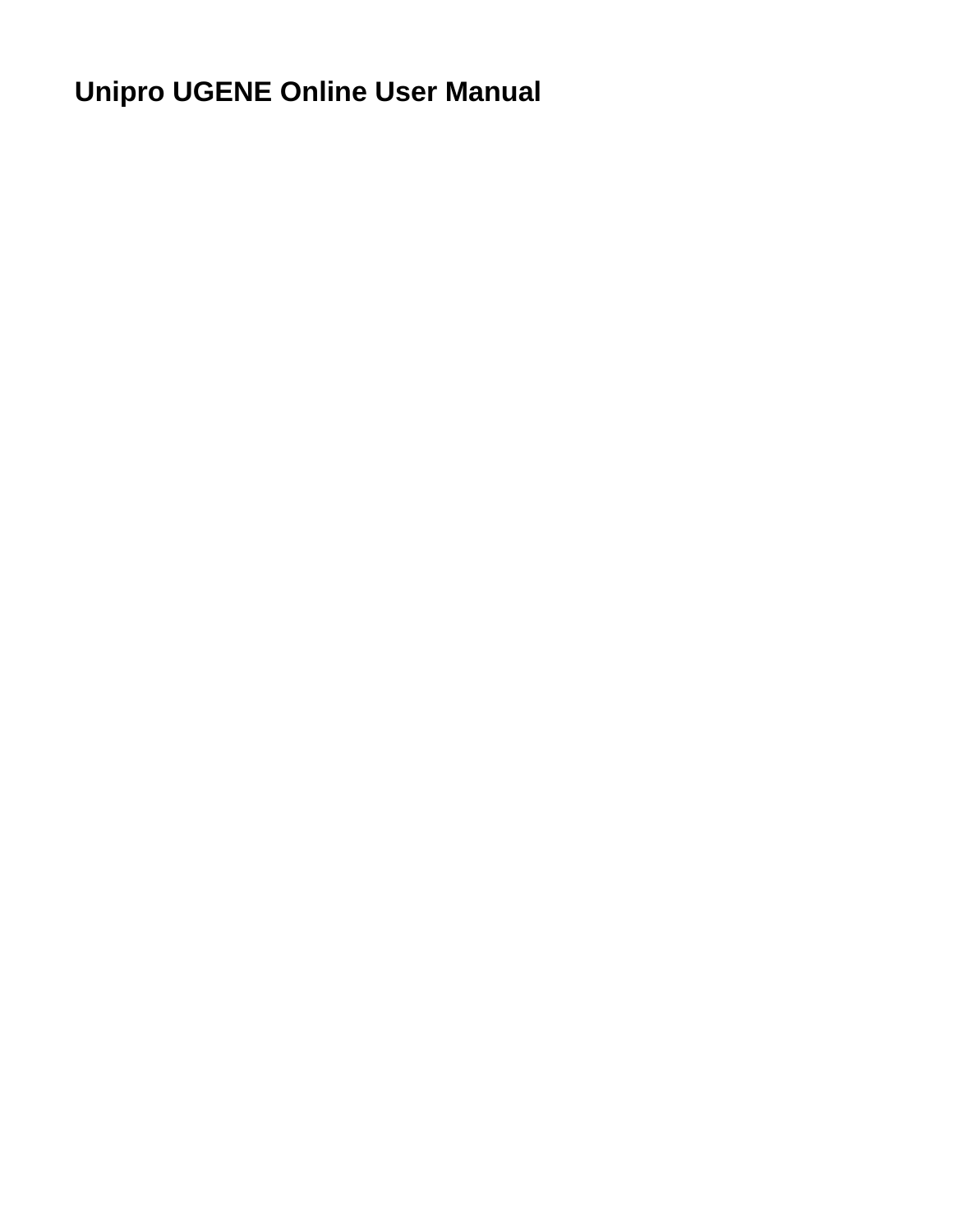- [About Unipro](https://doc.ugene.net/wiki/display/UUOUM16/About+Unipro)
- [About UGENE](https://doc.ugene.net/wiki/display/UUOUM16/About+UGENE)
	- [Key Features](https://doc.ugene.net/wiki/display/UUOUM16/Key+Features)
		- [User Interface](https://doc.ugene.net/wiki/display/UUOUM16/User+Interface)
		- [High Performance Computing](https://doc.ugene.net/wiki/display/UUOUM16/High+Performance+Computing)
	- [Cooperation](https://doc.ugene.net/wiki/display/UUOUM16/Cooperation)
- [Download and Installation](https://doc.ugene.net/wiki/display/UUOUM16/Download+and+Installation)
	- [System Requirements](https://doc.ugene.net/wiki/display/UUOUM16/System+Requirements)
	- [UGENE Packages](https://doc.ugene.net/wiki/display/UUOUM16/UGENE+Packages)
	- [Installation on Windows](https://doc.ugene.net/wiki/display/UUOUM16/Installation+on+Windows) • [Installation on Mac OS X](https://doc.ugene.net/wiki/display/UUOUM16/Installation+on+Mac+OS+X)
	- [Installation on Linux](https://doc.ugene.net/wiki/display/UUOUM16/Installation+on+Linux)
		- [Native Installation on Ubuntu](https://doc.ugene.net/wiki/display/UUOUM16/Native+Installation+on+Ubuntu)
			- [Native Installation on Fedora](https://doc.ugene.net/wiki/display/UUOUM16/Native+Installation+on+Fedora)
- [Basic Functions](https://doc.ugene.net/wiki/display/UUOUM16/Basic+Functions)
	- [UGENE Terminology](https://doc.ugene.net/wiki/display/UUOUM16/UGENE+Terminology)
	- [UGENE Window Components](https://doc.ugene.net/wiki/display/UUOUM16/UGENE+Window+Components)
		- [Welcome Page](https://doc.ugene.net/wiki/display/UUOUM16/Welcome+Page)
		- [Project View](https://doc.ugene.net/wiki/display/UUOUM16/Project+View)
			- [Task View](https://doc.ugene.net/wiki/display/UUOUM16/Task+View)
			- [Log View](https://doc.ugene.net/wiki/display/UUOUM16/Log+View)
		- [Notifications](https://doc.ugene.net/wiki/display/UUOUM16/Notifications)
	- **[Main Menu Overview](https://doc.ugene.net/wiki/display/UUOUM16/Main+Menu+Overview)**
	- [Creating New Project](https://doc.ugene.net/wiki/display/UUOUM16/Creating+New+Project)
	- [Creating Document](https://doc.ugene.net/wiki/display/UUOUM16/Creating+Document)
	- [Opening Document](https://doc.ugene.net/wiki/display/UUOUM16/Opening+Document)
		- [Opening for the First Time](https://doc.ugene.net/wiki/display/UUOUM16/Opening+for+the+First+Time)
			- [Advanced Dialog Options](https://doc.ugene.net/wiki/display/UUOUM16/Advanced+Dialog+Options)
		- [Opening Document Present in Project](https://doc.ugene.net/wiki/display/UUOUM16/Opening+Document+Present+in+Project)
		- [Opening Several Documents](https://doc.ugene.net/wiki/display/UUOUM16/Opening+Several+Documents)
	- [Opening Containing Folder](https://doc.ugene.net/wiki/display/UUOUM16/Opening+Containing+Folder)
	- [Exporting Documents](https://doc.ugene.net/wiki/display/UUOUM16/Exporting+Documents)
	- [Locked Documents](https://doc.ugene.net/wiki/display/UUOUM16/Locked+Documents)
	- [Using Objects and Object Views](https://doc.ugene.net/wiki/display/UUOUM16/Using+Objects+and+Object+Views)
	- [Exporting Objects](https://doc.ugene.net/wiki/display/UUOUM16/Exporting+Objects)
		- [Exporting Sequences to Sequence Format](https://doc.ugene.net/wiki/display/UUOUM16/Exporting+Sequences+to+Sequence+Format)
		- [Exporting Sequences as Alignment](https://doc.ugene.net/wiki/display/UUOUM16/Exporting+Sequences+as+Alignment)
		- [Exporting Alignment to Sequence Format](https://doc.ugene.net/wiki/display/UUOUM16/Exporting+Alignment+to+Sequence+Format)
		- [Exporting Alignment to Other Formats](https://doc.ugene.net/wiki/display/UUOUM16/Exporting+Alignment+to+Other+Formats)
		- [Exporting Nucleic Alignment to Amino Translation](https://doc.ugene.net/wiki/display/UUOUM16/Exporting+Nucleic+Alignment+to+Amino+Translation)
		- [Export Sequences Associated with Annotation](https://doc.ugene.net/wiki/display/UUOUM16/Export+Sequences+Associated+with+Annotation)
	- [Using Bookmarks](https://doc.ugene.net/wiki/display/UUOUM16/Using+Bookmarks)
	- [Exporting Project](https://doc.ugene.net/wiki/display/UUOUM16/Exporting+Project)
	- [Options Panel](https://doc.ugene.net/wiki/display/UUOUM16/Options+Panel)
	- [Adding and Removing Plugins](https://doc.ugene.net/wiki/display/UUOUM16/Adding+and+Removing+Plugins)
	- [Searching NCBI Genbank](https://doc.ugene.net/wiki/display/UUOUM16/Searching+NCBI+Genbank)
	- [Fetching Data from Remote Database](https://doc.ugene.net/wiki/display/UUOUM16/Fetching+Data+from+Remote+Database)
	- [UGENE Application Settings](https://doc.ugene.net/wiki/display/UUOUM16/UGENE+Application+Settings)
		- [General](https://doc.ugene.net/wiki/display/UUOUM16/General)
		-
		- [Resources](https://doc.ugene.net/wiki/display/UUOUM16/Resources)
		- [Network](https://doc.ugene.net/wiki/display/UUOUM16/Network)
		- [File Format](https://doc.ugene.net/wiki/display/UUOUM16/File+Format)
		- **[Directories](https://doc.ugene.net/wiki/display/UUOUM16/Directories)**
		- [Logging](https://doc.ugene.net/wiki/display/UUOUM16/Logging)
		- [Alignment Color Scheme](https://doc.ugene.net/wiki/display/UUOUM16/Alignment+Color+Scheme)
		- [External Tools Settings](https://doc.ugene.net/wiki/display/UUOUM16/External+Tools+Settings)
		- [Genome Aligner](https://doc.ugene.net/wiki/display/UUOUM16/Genome+Aligner)
		- [Workflow Designer Settings](https://doc.ugene.net/wiki/display/UUOUM16/Workflow+Designer+Settings) **[OpenCL](https://doc.ugene.net/wiki/display/UUOUM16/OpenCL)**
- [Sequence View](https://doc.ugene.net/wiki/display/UUOUM16/Sequence+View)
	- [Sequence View Components](https://doc.ugene.net/wiki/display/UUOUM16/Sequence+View+Components)
		-
		- [Global Actions](https://doc.ugene.net/wiki/display/UUOUM16/Global+Actions)
		- [Sequence Toolbar](https://doc.ugene.net/wiki/display/UUOUM16/Sequence+Toolbar)
		- [Sequence Overview](https://doc.ugene.net/wiki/display/UUOUM16/Sequence+Overview)
			- [Sequence Zoom View](https://doc.ugene.net/wiki/display/UUOUM16/Sequence+Zoom+View)
				- [Managing Zoom View Rows](https://doc.ugene.net/wiki/display/UUOUM16/Managing+Zoom+View+Rows)
		- [Sequence Details View](https://doc.ugene.net/wiki/display/UUOUM16/Sequence+Details+View)
		- [Information about Sequence](https://doc.ugene.net/wiki/display/UUOUM16/Information+about+Sequence)
		- [Manipulating Sequence](https://doc.ugene.net/wiki/display/UUOUM16/Manipulating+Sequence)
			- [Going To Position](https://doc.ugene.net/wiki/display/UUOUM16/Going+To+Position)
			- [Toggling Views](https://doc.ugene.net/wiki/display/UUOUM16/Toggling+Views)
			- [Capturing Screenshot](https://doc.ugene.net/wiki/display/UUOUM16/Capturing+Screenshot)
			- [Zooming Sequence](https://doc.ugene.net/wiki/display/UUOUM16/Zooming+Sequence)
			- [Creating New Ruler](https://doc.ugene.net/wiki/display/UUOUM16/Creating+New+Ruler)
			- [Selecting Amino Translation](https://doc.ugene.net/wiki/display/UUOUM16/Selecting+Amino+Translation)
			- [Showing and Hiding Translations](https://doc.ugene.net/wiki/display/UUOUM16/Showing+and+Hiding+Translations) [Selecting Sequence](https://doc.ugene.net/wiki/display/UUOUM16/Selecting+Sequence)
			-
			- [Copying Sequence](https://doc.ugene.net/wiki/display/UUOUM16/Copying+Sequence)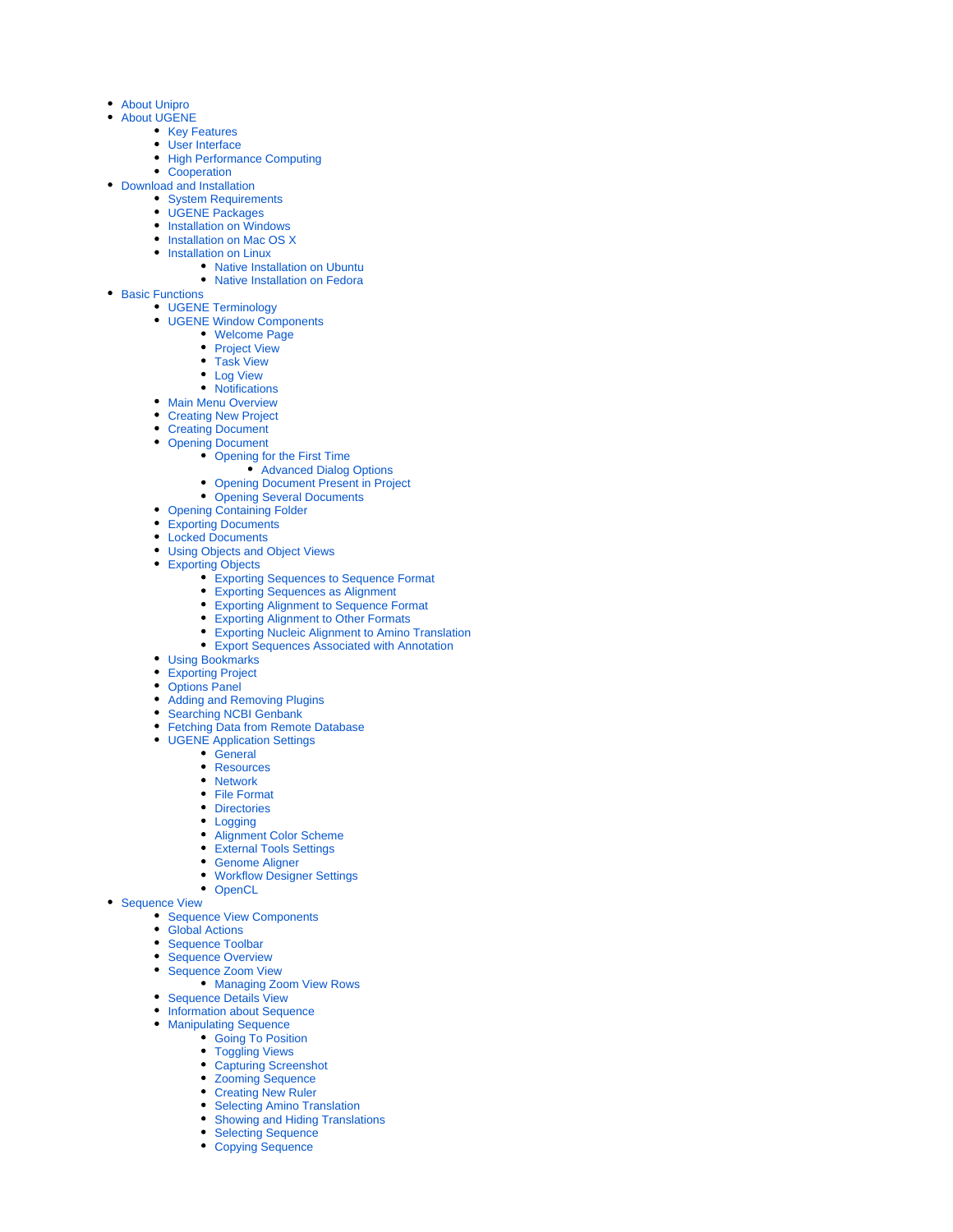- [Search in Sequence](https://doc.ugene.net/wiki/display/UUOUM16/Search+in+Sequence)
	- [Load Patterns from File](https://doc.ugene.net/wiki/display/UUOUM16/Load+Patterns+from+File)
	- [Search Algorithm](https://doc.ugene.net/wiki/display/UUOUM16/Search+Algorithm)
	- [Search in](https://doc.ugene.net/wiki/display/UUOUM16/Search+in)
	- [Other Settings](https://doc.ugene.net/wiki/display/UUOUM16/Other+Settings)
	- [Annotations Settings](https://doc.ugene.net/wiki/display/UUOUM16/Annotations+Settings)
- [Editing Sequence](https://doc.ugene.net/wiki/display/UUOUM16/Editing+Sequence)
- [Exporting Selected Sequence Region](https://doc.ugene.net/wiki/display/UUOUM16/Exporting+Selected+Sequence+Region)
- [Exporting Sequence of Selected Annotations](https://doc.ugene.net/wiki/display/UUOUM16/Exporting+Sequence+of+Selected+Annotations)
- [Locking and Synchronize Ranges of Several Sequences](https://doc.ugene.net/wiki/display/UUOUM16/Locking+and+Synchronize+Ranges+of+Several+Sequences)
- [Multiple Sequence Opening](https://doc.ugene.net/wiki/display/UUOUM16/Multiple+Sequence+Opening)
- [Annotations Editor](https://doc.ugene.net/wiki/display/UUOUM16/Annotations+Editor)
	- [Automatic Annotations Highlighting](https://doc.ugene.net/wiki/display/UUOUM16/Automatic+Annotations+Highlighting)
	- [The "db\\_xref" Qualifier](https://doc.ugene.net/wiki/pages/viewpage.action?pageId=14058953)
- **[Manipulating Annotations](https://doc.ugene.net/wiki/display/UUOUM16/Manipulating+Annotations)** 
	- [Creating Annotation](https://doc.ugene.net/wiki/display/UUOUM16/Creating+Annotation)
	- [Selecting Annotations](https://doc.ugene.net/wiki/display/UUOUM16/Selecting+Annotations)
	- **[Editing Annotation](https://doc.ugene.net/wiki/display/UUOUM16/Editing+Annotation)**
	- [Highlighting Annotations](https://doc.ugene.net/wiki/display/UUOUM16/Highlighting+Annotations)
		- [Annotations Color](https://doc.ugene.net/wiki/display/UUOUM16/Annotations+Color)
		- [Annotations Visability](https://doc.ugene.net/wiki/display/UUOUM16/Annotations+Visability)
		- [Show on Translation](https://doc.ugene.net/wiki/display/UUOUM16/Show+on+Translation)
		- [Captions on Annotations](https://doc.ugene.net/wiki/display/UUOUM16/Captions+on+Annotations)
	- [Creating and Editing Qualifier](https://doc.ugene.net/wiki/display/UUOUM16/Creating+and+Editing+Qualifier)
	- [Adding Column for Qualifier](https://doc.ugene.net/wiki/display/UUOUM16/Adding+Column+for+Qualifier)
	- [Copying Qualifier Text](https://doc.ugene.net/wiki/display/UUOUM16/Copying+Qualifier+Text)
	- [Finding Qualifier](https://doc.ugene.net/wiki/display/UUOUM16/Finding+Qualifier)
	- [Deleting Annotations and Qualifiers](https://doc.ugene.net/wiki/display/UUOUM16/Deleting+Annotations+and+Qualifiers)
	- [Importing Annotations from CSV](https://doc.ugene.net/wiki/display/UUOUM16/Importing+Annotations+from+CSV)
	- [Exporting Annotations](https://doc.ugene.net/wiki/display/UUOUM16/Exporting+Annotations)
- [Sequence View Extensions](https://doc.ugene.net/wiki/display/UUOUM16/Sequence+View+Extensions)
	- [Circular Viewer](https://doc.ugene.net/wiki/display/UUOUM16/Circular+Viewer)
		- [Circular View Settings](https://doc.ugene.net/wiki/display/UUOUM16/Circular+View+Settings)
		- [3D Structure Viewer](https://doc.ugene.net/wiki/display/UUOUM16/3D+Structure+Viewer)
			- [Opening 3D Structure Viewer](https://doc.ugene.net/wiki/display/UUOUM16/Opening+3D+Structure+Viewer)
			- [Changing 3D Structure Appearance](https://doc.ugene.net/wiki/display/UUOUM16/Changing+3D+Structure+Appearance)
				- [Selecting Render Style](https://doc.ugene.net/wiki/display/UUOUM16/Selecting+Render+Style)
				- [Selecting Coloring Scheme](https://doc.ugene.net/wiki/display/UUOUM16/Selecting+Coloring+Scheme)
				- $\bullet$ [Calculating Molecular Surface](https://doc.ugene.net/wiki/display/UUOUM16/Calculating+Molecular+Surface)
				- $\bullet$ [Selecting Background Color](https://doc.ugene.net/wiki/display/UUOUM16/Selecting+Background+Color)
				- $\bullet$ [Selecting Detail Level](https://doc.ugene.net/wiki/display/UUOUM16/Selecting+Detail+Level)
				- [Enabling Anaglyph View](https://doc.ugene.net/wiki/display/UUOUM16/Enabling+Anaglyph+View)
			- [Moving, Zooming and Spinning 3D Structure](https://doc.ugene.net/wiki/display/UUOUM16/Moving%2C+Zooming+and+Spinning+3D+Structure)
			- [Selecting Sequence Region](https://doc.ugene.net/wiki/display/UUOUM16/Selecting+Sequence+Region)
			- [Selecting Models to Display](https://doc.ugene.net/wiki/display/UUOUM16/Selecting+Models+to+Display)
			- [Structural Alignment](https://doc.ugene.net/wiki/display/UUOUM16/Structural+Alignment)
			- [Exporting 3D Structure Image](https://doc.ugene.net/wiki/display/UUOUM16/Exporting+3D+Structure+Image)
			- [Working with Several 3D Structures Views](https://doc.ugene.net/wiki/display/UUOUM16/Working+with+Several+3D+Structures+Views)
		- [Chromatogram Viewer](https://doc.ugene.net/wiki/display/UUOUM16/Chromatogram+Viewer)
			- [Exporting Chromatogram Data](https://doc.ugene.net/wiki/display/UUOUM16/Exporting+Chromatogram+Data)
			- [Viewing Two Chromatograms Simultaneously](https://doc.ugene.net/wiki/display/UUOUM16/Viewing+Two+Chromatograms+Simultaneously)
		- [DNA/RNA Graphs Package](https://doc.ugene.net/wiki/pages/viewpage.action?pageId=14058991)
			- [Description of Graphs](https://doc.ugene.net/wiki/display/UUOUM16/Description+of+Graphs)
				- [Graph Settings](https://doc.ugene.net/wiki/display/UUOUM16/Graph+Settings)
				- [Saving Graph Cuttoffs as Annotations](https://doc.ugene.net/wiki/display/UUOUM16/Saving+Graph+Cuttoffs+as+Annotations)
		- [Dotplot](https://doc.ugene.net/wiki/display/UUOUM16/Dotplot)
			- [Creating Dotplot](https://doc.ugene.net/wiki/display/UUOUM16/Creating+Dotplot)
			- [Navigating in Dotplot](https://doc.ugene.net/wiki/display/UUOUM16/Navigating+in+Dotplot)
			- [Zooming to Selected Region](https://doc.ugene.net/wiki/display/UUOUM16/Zooming+to+Selected+Region)
			- [Selecting Repeat](https://doc.ugene.net/wiki/display/UUOUM16/Selecting+Repeat)
			- [Interpreting Dotplot: Identifying Matches, Mutations, Invertions, etc.](https://doc.ugene.net/wiki/pages/viewpage.action?pageId=14059000)
			- [Editing Parameters](https://doc.ugene.net/wiki/display/UUOUM16/Editing+Parameters)
			- [Filtering Results](https://doc.ugene.net/wiki/display/UUOUM16/Filtering+Results)
			- [Saving Dotplot as Image](https://doc.ugene.net/wiki/display/UUOUM16/Saving+Dotplot+as+Image)
			- [Saving and Loading Dotplot](https://doc.ugene.net/wiki/display/UUOUM16/Saving+and+Loading+Dotplot)
			- [Building Dotplot for Currently Opened Sequence](https://doc.ugene.net/wiki/display/UUOUM16/Building+Dotplot+for+Currently+Opened+Sequence)
			- [Comparing Several Dotplots](https://doc.ugene.net/wiki/display/UUOUM16/Comparing+Several+Dotplots)
- [Alignment Editor](https://doc.ugene.net/wiki/display/UUOUM16/Alignment+Editor)
	- [Overview](https://doc.ugene.net/wiki/display/UUOUM16/Overview)
		- [Alignment Editor Features](https://doc.ugene.net/wiki/display/UUOUM16/Alignment+Editor+Features)
		- [Alignment Editor Components](https://doc.ugene.net/wiki/display/UUOUM16/Alignment+Editor+Components)
		- **[Navigation](https://doc.ugene.net/wiki/display/UUOUM16/Navigation)**
		- [Coloring Schemes](https://doc.ugene.net/wiki/display/UUOUM16/Coloring+Schemes)
			- [Creating Custom Color Scheme](https://doc.ugene.net/wiki/display/UUOUM16/Creating+Custom+Color+Scheme)
		- [Highlighting Alignment](https://doc.ugene.net/wiki/display/UUOUM16/Highlighting+Alignment)
		- [Zooming and Fonts](https://doc.ugene.net/wiki/display/UUOUM16/Zooming+and+Fonts)
		- $\bullet$ [Searching for Pattern](https://doc.ugene.net/wiki/display/UUOUM16/Searching+for+Pattern)
			- **[Consensus](https://doc.ugene.net/wiki/display/UUOUM16/Consensus)** 
				- [Export Consensus](https://doc.ugene.net/wiki/display/UUOUM16/Export+Consensus)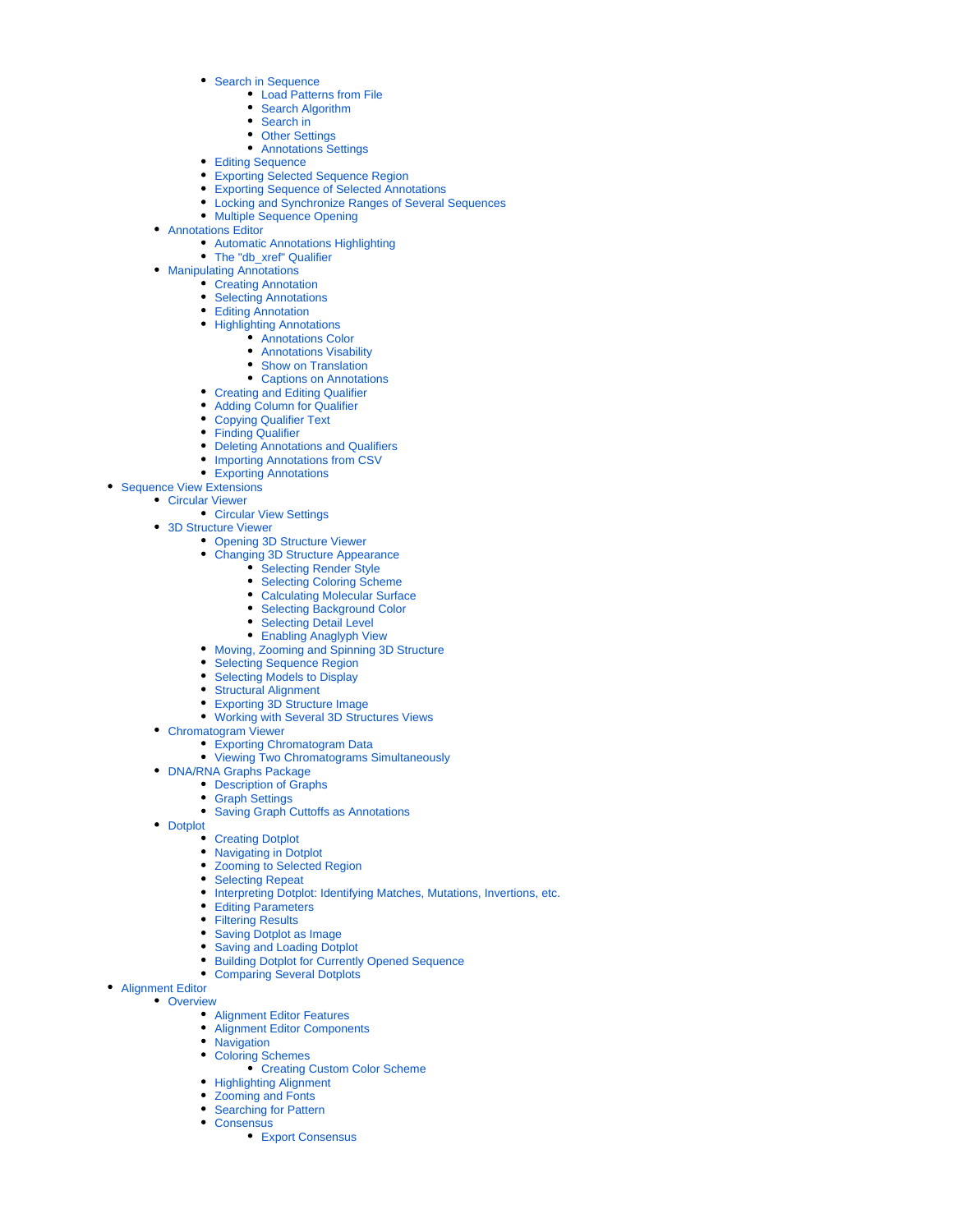- [Alignment Overview](https://doc.ugene.net/wiki/display/UUOUM16/Alignment+Overview)
- [Working with Alignment](https://doc.ugene.net/wiki/display/UUOUM16/Working+with+Alignment)
	- [Undo/Redo Framework](https://doc.ugene.net/wiki/pages/viewpage.action?pageId=14059021)
	- [Selecting Subalignment](https://doc.ugene.net/wiki/display/UUOUM16/Selecting+Subalignment)
	- [Moving Subalignment](https://doc.ugene.net/wiki/display/UUOUM16/Moving+Subalignment)
		- [Editing Alignment](https://doc.ugene.net/wiki/display/UUOUM16/Editing+Alignment)
			- [Removing Selection](https://doc.ugene.net/wiki/display/UUOUM16/Removing+Selection) [Filling Selection with Gaps](https://doc.ugene.net/wiki/display/UUOUM16/Filling+Selection+with+Gaps)
			- $\bullet$ [Replacing with Reverse-Complement](https://doc.ugene.net/wiki/display/UUOUM16/Replacing+with+Reverse-Complement)
			- $\bullet$ [Replacing with Reverse](https://doc.ugene.net/wiki/display/UUOUM16/Replacing+with+Reverse)
			- $\bullet$ [Replacing with Complement](https://doc.ugene.net/wiki/display/UUOUM16/Replacing+with+Complement)
			- [Removing Columns of Gaps](https://doc.ugene.net/wiki/display/UUOUM16/Removing+Columns+of+Gaps)
			- [Removing All Gaps](https://doc.ugene.net/wiki/display/UUOUM16/Removing+All+Gaps)
	- [Saving Alignment](https://doc.ugene.net/wiki/display/UUOUM16/Saving+Alignment)
	- [Aligning Sequences](https://doc.ugene.net/wiki/display/UUOUM16/Aligning+Sequences)
	- [Pairwise Aligning](https://doc.ugene.net/wiki/display/UUOUM16/Pairwise+Aligning)
	- [Working with Sequences List](https://doc.ugene.net/wiki/display/UUOUM16/Working+with+Sequences+List)
		- [Adding New Sequences](https://doc.ugene.net/wiki/display/UUOUM16/Adding+New+Sequences)
		- [Copying Sequences](https://doc.ugene.net/wiki/display/UUOUM16/Copying+Sequences)
		- [Sorting Sequences](https://doc.ugene.net/wiki/display/UUOUM16/Sorting+Sequences)  $\bullet$
		- $\bullet$ [Shifting Sequences](https://doc.ugene.net/wiki/display/UUOUM16/Shifting+Sequences)
		- [Collapsing Rows](https://doc.ugene.net/wiki/display/UUOUM16/Collapsing+Rows)
	- [Exporting in Alignment](https://doc.ugene.net/wiki/display/UUOUM16/Exporting+in+Alignment)
		- [Extracting Selected as MSA](https://doc.ugene.net/wiki/display/UUOUM16/Extracting+Selected+as+MSA)
		- [Exporting Sequence from Alignment](https://doc.ugene.net/wiki/display/UUOUM16/Exporting+Sequence+from+Alignment) [Exporting Alignment as Image](https://doc.ugene.net/wiki/display/UUOUM16/Exporting+Alignment+as+Image)
- [Statistics](https://doc.ugene.net/wiki/display/UUOUM16/Statistics)
	- [Distance Matrix](https://doc.ugene.net/wiki/display/UUOUM16/Distance+Matrix)
	- [Grid Profile](https://doc.ugene.net/wiki/display/UUOUM16/Grid+Profile)
- [Advanced Functions](https://doc.ugene.net/wiki/display/UUOUM16/Advanced+Functions)
	- [Building HMM Profile](https://doc.ugene.net/wiki/display/UUOUM16/Building+HMM+Profile)
- [Building Phylogenetic Tree](https://doc.ugene.net/wiki/display/UUOUM16/Building+Phylogenetic+Tree)
	- [PHYLIP Neighbor-Joining](https://doc.ugene.net/wiki/display/UUOUM16/PHYLIP+Neighbor-Joining)
	- [MrBayes](https://doc.ugene.net/wiki/display/UUOUM16/MrBayes)
	- [PhyML Maximum Likelihood](https://doc.ugene.net/wiki/display/UUOUM16/PhyML+Maximum+Likelihood)
- [Assembly Browser](https://doc.ugene.net/wiki/display/UUOUM16/Assembly+Browser)
	- [Import BAM/SAM File](https://doc.ugene.net/wiki/pages/viewpage.action?pageId=14059055)
	- [Import ACE File](https://doc.ugene.net/wiki/display/UUOUM16/Import+ACE+File)
	- [Browsing and Zooming Assembly](https://doc.ugene.net/wiki/display/UUOUM16/Browsing+and+Zooming+Assembly)
		- [Opening Assembler Browser Window](https://doc.ugene.net/wiki/display/UUOUM16/Opening+Assembler+Browser+Window)
			- [Assembly Browser Window](https://doc.ugene.net/wiki/display/UUOUM16/Assembly+Browser+Window)
			- $\bullet$ [Assembly Browser Window Components](https://doc.ugene.net/wiki/display/UUOUM16/Assembly+Browser+Window+Components)
			- [Reads Area Description](https://doc.ugene.net/wiki/display/UUOUM16/Reads+Area+Description)  $\bullet$
			- **[Assembly Overview Description](https://doc.ugene.net/wiki/display/UUOUM16/Assembly+Overview+Description)**
			- $\bullet$ [Ruler and Coverage Graph Description](https://doc.ugene.net/wiki/display/UUOUM16/Ruler+and+Coverage+Graph+Description)
			- [Go to Position in Assembly](https://doc.ugene.net/wiki/display/UUOUM16/Go+to+Position+in+Assembly)
		- [Using Bookmarks for Navigation in Assembly Data](https://doc.ugene.net/wiki/display/UUOUM16/Using+Bookmarks+for+Navigation+in+Assembly+Data)
	- [Getting Information About Read](https://doc.ugene.net/wiki/display/UUOUM16/Getting+Information+About+Read)
	- [Short Reads Vizualization](https://doc.ugene.net/wiki/display/UUOUM16/Short+Reads+Vizualization)
		- [Reads Highlighting](https://doc.ugene.net/wiki/display/UUOUM16/Reads+Highlighting)
		- [Reads Shadowing](https://doc.ugene.net/wiki/display/UUOUM16/Reads+Shadowing)
	- [Associating Reference Sequence](https://doc.ugene.net/wiki/display/UUOUM16/Associating+Reference+Sequence)
	- [Associating Variations](https://doc.ugene.net/wiki/display/UUOUM16/Associating+Variations)
	- [Consensus Sequence](https://doc.ugene.net/wiki/display/UUOUM16/Consensus+Sequence)
	- [Exporting](https://doc.ugene.net/wiki/display/UUOUM16/Exporting)
		- [Exporting Reads](https://doc.ugene.net/wiki/display/UUOUM16/Exporting+Reads)
			-
			- [Exporting Visible Reads](https://doc.ugene.net/wiki/display/UUOUM16/Exporting+Visible+Reads)
		- [Exporting Coverage](https://doc.ugene.net/wiki/display/UUOUM16/Exporting+Coverage) [Exporting Consensus](https://doc.ugene.net/wiki/display/UUOUM16/Exporting+Consensus)
		-
		- [Exporting Consensus Variations](https://doc.ugene.net/wiki/display/UUOUM16/Exporting+Consensus+Variations)
		- [Exporting Assembly as Image](https://doc.ugene.net/wiki/display/UUOUM16/Exporting+Assembly+as+Image)
	- [Options Panel in Assembly Browser](https://doc.ugene.net/wiki/display/UUOUM16/Options+Panel+in+Assembly+Browser)
		- [Navigation in Assembly Browser](https://doc.ugene.net/wiki/display/UUOUM16/Navigation+in+Assembly+Browser)
		- [Assembly Statistics](https://doc.ugene.net/wiki/display/UUOUM16/Assembly+Statistics)
		- **[Assembly Browser Settings](https://doc.ugene.net/wiki/display/UUOUM16/Assembly+Browser+Settings)**
	- [Assembly Browser Hotkeys](https://doc.ugene.net/wiki/display/UUOUM16/Assembly+Browser+Hotkeys)
		- [Assembly Overview Hotkeys](https://doc.ugene.net/wiki/display/UUOUM16/Assembly+Overview+Hotkeys)
		- [Reads Area Hotkeys](https://doc.ugene.net/wiki/display/UUOUM16/Reads+Area+Hotkeys)
- **[Phylogenetic Tree Viewer](https://doc.ugene.net/wiki/display/UUOUM16/Phylogenetic+Tree+Viewer)** 
	- [Tree Settings](https://doc.ugene.net/wiki/display/UUOUM16/Tree+Settings)
		- [Selecting Tree Layout and View](https://doc.ugene.net/wiki/display/UUOUM16/Selecting+Tree+Layout+and+View)
		- [Modifying Labels Appearance](https://doc.ugene.net/wiki/display/UUOUM16/Modifying+Labels+Appearance)
			- [Showing/Hiding Labels](https://doc.ugene.net/wiki/pages/viewpage.action?pageId=14059092)
			- [Aligning Labels](https://doc.ugene.net/wiki/display/UUOUM16/Aligning+Labels)
			- [Changing Labels Formatting](https://doc.ugene.net/wiki/display/UUOUM16/Changing+Labels+Formatting)
		- [Adjusting Branch Settings](https://doc.ugene.net/wiki/display/UUOUM16/Adjusting+Branch+Settings)
	- [Zooming Tree](https://doc.ugene.net/wiki/display/UUOUM16/Zooming+Tree)
	- [Working with Clade](https://doc.ugene.net/wiki/display/UUOUM16/Working+with+Clade)
		- [Selecting Clade](https://doc.ugene.net/wiki/display/UUOUM16/Selecting+Clade)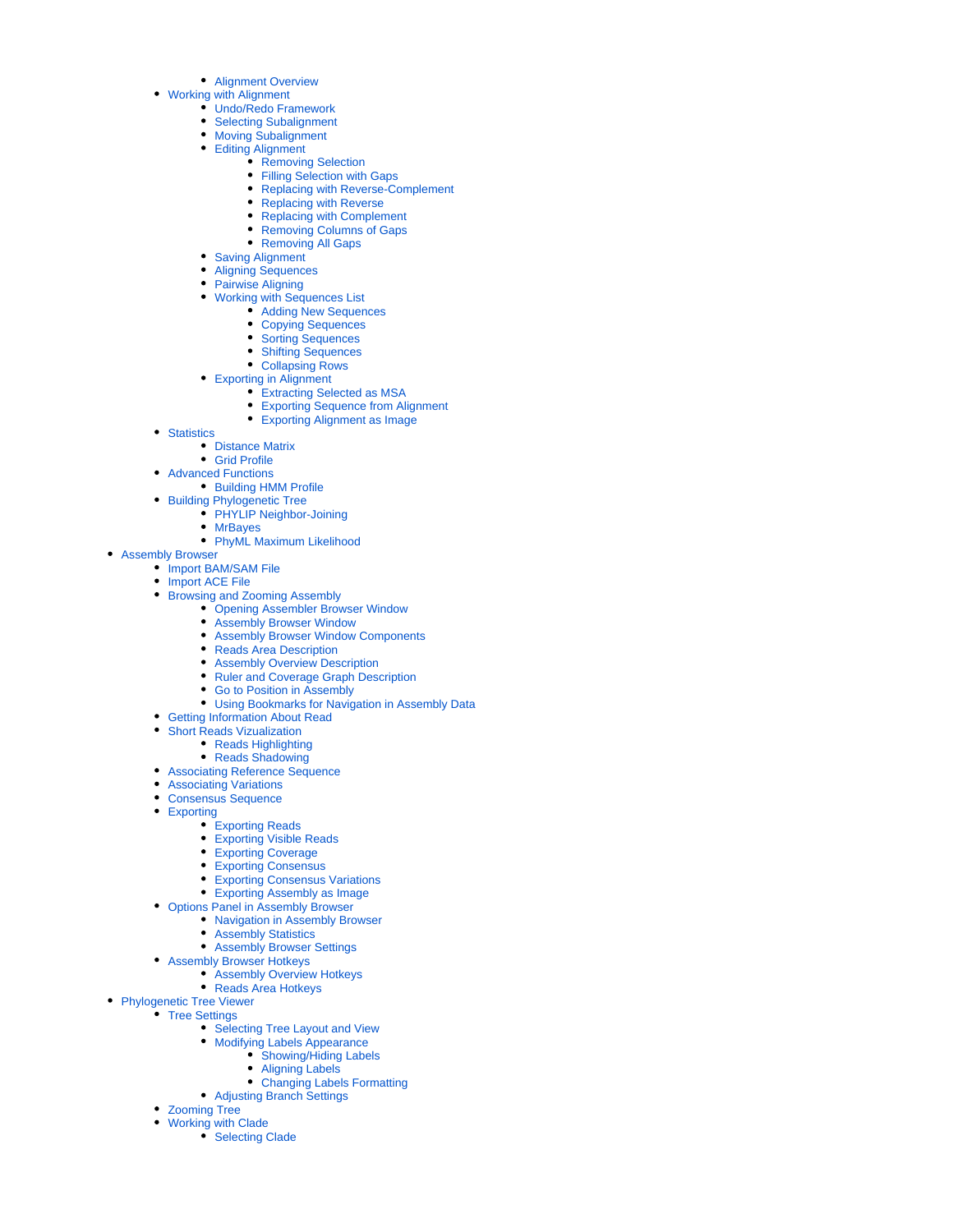- [Collapsing/Expanding Branches](https://doc.ugene.net/wiki/pages/viewpage.action?pageId=14059098)
- [Swapping Siblings](https://doc.ugene.net/wiki/display/UUOUM16/Swapping+Siblings)
- $\bullet$ [Zooming Clade](https://doc.ugene.net/wiki/display/UUOUM16/Zooming+Clade)
- [Adjusting Clade Settings](https://doc.ugene.net/wiki/display/UUOUM16/Adjusting+Clade+Settings)
- [Changing Root](https://doc.ugene.net/wiki/display/UUOUM16/Changing+Root)
- [Exporting Tree Image](https://doc.ugene.net/wiki/display/UUOUM16/Exporting+Tree+Image) • [Printing Tree](https://doc.ugene.net/wiki/display/UUOUM16/Printing+Tree)
- **[Extensions](https://doc.ugene.net/wiki/display/UUOUM16/Extensions)** 
	- [Workflow Designer](https://doc.ugene.net/wiki/display/UUOUM16/Workflow+Designer)
	- **[DNA Annotator](https://doc.ugene.net/wiki/display/UUOUM16/DNA+Annotator)**
	- **[DNA Flexibility](https://doc.ugene.net/wiki/display/UUOUM16/DNA+Flexibility)** 
		- [Configuring Dialog Settings](https://doc.ugene.net/wiki/display/UUOUM16/Configuring+Dialog+Settings) • [Result Annotations](https://doc.ugene.net/wiki/display/UUOUM16/Result+Annotations)
		-
	- **[DNA Statistics](https://doc.ugene.net/wiki/display/UUOUM16/DNA+Statistics)** • **[DNA Generator](https://doc.ugene.net/wiki/display/UUOUM16/DNA+Generator)**
	- [ORF Marker](https://doc.ugene.net/wiki/display/UUOUM16/ORF+Marker)
	- [Remote BLAST](https://doc.ugene.net/wiki/display/UUOUM16/Remote+BLAST)
		- [Exporting BLAST Results to Alignment](https://doc.ugene.net/wiki/display/UUOUM16/Exporting+BLAST+Results+to+Alignment)
		- [Fetching Sequences from Remote Database](https://doc.ugene.net/wiki/display/UUOUM16/Fetching+Sequences+from+Remote+Database)
	- [BLAST/BLAST+](https://doc.ugene.net/wiki/pages/viewpage.action?pageId=14059179)
		- [Creating Database](https://doc.ugene.net/wiki/display/UUOUM16/Creating+Database)
			- [Making Request to Database](https://doc.ugene.net/wiki/display/UUOUM16/Making+Request+to+Database)
			- [Fetching Sequences from Local BLAST Database](https://doc.ugene.net/wiki/display/UUOUM16/Fetching+Sequences+from+Local+BLAST+Database)
	- [Repeat Finder](https://doc.ugene.net/wiki/display/UUOUM16/Repeat+Finder)
		- [Repeats Finding](https://doc.ugene.net/wiki/display/UUOUM16/Repeats+Finding)
		- [Tandem Repeats Finding](https://doc.ugene.net/wiki/display/UUOUM16/Tandem+Repeats+Finding)
			- [Tandem Repeats Search Result](https://doc.ugene.net/wiki/display/UUOUM16/Tandem+Repeats+Search+Result)
	- [Restriction Analysis](https://doc.ugene.net/wiki/display/UUOUM16/Restriction+Analysis)
		- [Selecting Restriction Enzymes](https://doc.ugene.net/wiki/display/UUOUM16/Selecting+Restriction+Enzymes)
		- [Using Custom File with Enzymes](https://doc.ugene.net/wiki/display/UUOUM16/Using+Custom+File+with+Enzymes)
		- [Filtering by Number of Hits](https://doc.ugene.net/wiki/display/UUOUM16/Filtering+by+Number+of+Hits)
		- [Excluding Region](https://doc.ugene.net/wiki/display/UUOUM16/Excluding+Region)
		- [Circular Molecule](https://doc.ugene.net/wiki/display/UUOUM16/Circular+Molecule) • [Results](https://doc.ugene.net/wiki/display/UUOUM16/Results)
		-
	- [Molecular Cloning in silico](https://doc.ugene.net/wiki/display/UUOUM16/Molecular+Cloning+in+silico) • [Digesting into Fragments](https://doc.ugene.net/wiki/display/UUOUM16/Digesting+into+Fragments)
		- [Creating Fragment](https://doc.ugene.net/wiki/display/UUOUM16/Creating+Fragment)
		- [Constructing Molecule](https://doc.ugene.net/wiki/display/UUOUM16/Constructing+Molecule)
			- [Available Fragments](https://doc.ugene.net/wiki/display/UUOUM16/Available+Fragments)
			- [Fragments of the New Molecule](https://doc.ugene.net/wiki/display/UUOUM16/Fragments+of+the+New+Molecule)
			- [Changing Fragments Order in the New Molecule](https://doc.ugene.net/wiki/display/UUOUM16/Changing+Fragments+Order+in+the+New+Molecule)
			- [Removing Fragment from the New Molecule](https://doc.ugene.net/wiki/display/UUOUM16/Removing+Fragment+from+the+New+Molecule)
			- [Editing Fragment Overhangs](https://doc.ugene.net/wiki/display/UUOUM16/Editing+Fragment+Overhangs)
			- [Reverse Complement a Fragment](https://doc.ugene.net/wiki/display/UUOUM16/Reverse+Complement+a+Fragment)
			- [Other Constuction Options](https://doc.ugene.net/wiki/display/UUOUM16/Other+Constuction+Options)
			- [Output](https://doc.ugene.net/wiki/display/UUOUM16/Output)
		- [Creating PCR Product](https://doc.ugene.net/wiki/display/UUOUM16/Creating+PCR+Product)
	- [In Silico PCR](https://doc.ugene.net/wiki/display/UUOUM16/In+Silico+PCR)
		- [Primers Details](https://doc.ugene.net/wiki/display/UUOUM16/Primers+Details)
		- [Primer Library](https://doc.ugene.net/wiki/display/UUOUM16/Primer+Library)
	- [Secondary Structure Prediction](https://doc.ugene.net/wiki/display/UUOUM16/Secondary+Structure+Prediction)
	- [SITECON](https://doc.ugene.net/wiki/display/UUOUM16/SITECON)
		- [SITECON Searching Transcription Factors Binding Sites](https://doc.ugene.net/wiki/display/UUOUM16/SITECON+Searching+Transcription+Factors+Binding+Sites)
		- [Types of SITECON Models](https://doc.ugene.net/wiki/display/UUOUM16/Types+of+SITECON+Models)
			- [Eukaryotic](https://doc.ugene.net/wiki/display/UUOUM16/Eukaryotic)
			- [Prokaryotic](https://doc.ugene.net/wiki/display/UUOUM16/Prokaryotic)
		- [Building SITECON Model](https://doc.ugene.net/wiki/display/UUOUM16/Building+SITECON+Model)
	- [Smith-Waterman Search](https://doc.ugene.net/wiki/display/UUOUM16/Smith-Waterman+Search)
	- [HMM2](https://doc.ugene.net/wiki/display/UUOUM16/HMM2)
		- [Building HMM Model \(HMM Build\)](https://doc.ugene.net/wiki/pages/viewpage.action?pageId=14059149)
		- [Calibrating HMM Model \(HMM Calibrate\)](https://doc.ugene.net/wiki/pages/viewpage.action?pageId=14059150)  $\bullet$
		- [Searching Sequence Using HMM Profile \(HMM Search\)](https://doc.ugene.net/wiki/pages/viewpage.action?pageId=14059151)
	- $•$  [HMM3](https://doc.ugene.net/wiki/display/UUOUM16/HMM3)
		- [Building HMM Model \(HMM3 Build\)](https://doc.ugene.net/wiki/pages/viewpage.action?pageId=14059153)
		- [Searching Sequence Using HMM Profile \(HMM3 Search\)](https://doc.ugene.net/wiki/pages/viewpage.action?pageId=14059154)
		- [Searching Sequence Against Sequence Database \(Phmmer Search\)](https://doc.ugene.net/wiki/pages/viewpage.action?pageId=14059155)
	- [uMUSCLE](https://doc.ugene.net/wiki/display/UUOUM16/uMUSCLE)
		- [MUSCLE Aligning](https://doc.ugene.net/wiki/display/UUOUM16/MUSCLE+Aligning)
		- [Aligning Profile to Profile with MUSCLE](https://doc.ugene.net/wiki/display/UUOUM16/Aligning+Profile+to+Profile+with+MUSCLE)
		- [Aligning Sequences to Profile with MUSCLE](https://doc.ugene.net/wiki/display/UUOUM16/Aligning+Sequences+to+Profile+with+MUSCLE)
	- [ClustalW](https://doc.ugene.net/wiki/display/UUOUM16/ClustalW)
	- [MAFFT](https://doc.ugene.net/wiki/display/UUOUM16/MAFFT)
	- [T-Coffee](https://doc.ugene.net/wiki/display/UUOUM16/T-Coffee) • [Bowtie](https://doc.ugene.net/wiki/display/UUOUM16/Bowtie)
		- - [Bowtie Aligning Short Reads](https://doc.ugene.net/wiki/display/UUOUM16/Bowtie+Aligning+Short+Reads) [Building Index for Bowtie](https://doc.ugene.net/wiki/display/UUOUM16/Building+Index+for+Bowtie)
		-
	- [Bowtie 2](https://doc.ugene.net/wiki/display/UUOUM16/Bowtie+2)
		- [Bowtie 2 Aligning Short Reads](https://doc.ugene.net/wiki/display/UUOUM16/Bowtie+2+Aligning+Short+Reads) [Building Index for Bowtie 2](https://doc.ugene.net/wiki/display/UUOUM16/Building+Index+for+Bowtie+2)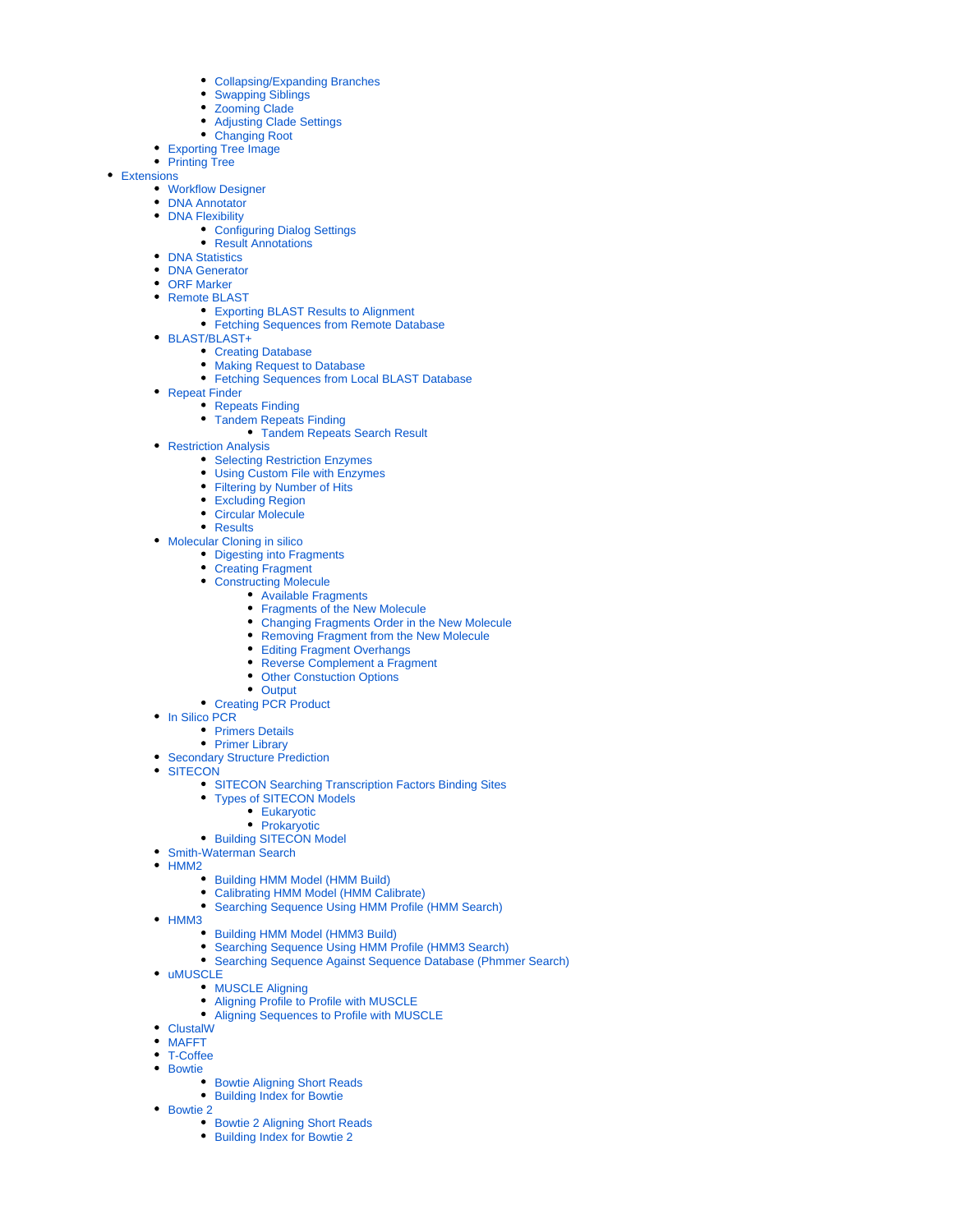- $\bullet$  RWA
	- [Aligning Short Reads with BWA](https://doc.ugene.net/wiki/display/UUOUM16/Aligning+Short+Reads+with+BWA)
	- [Building Index for BWA](https://doc.ugene.net/wiki/display/UUOUM16/Building+Index+for+BWA)
- [BWA-SW](https://doc.ugene.net/wiki/display/UUOUM16/BWA-SW)
	- [Aligning Short Reads with BWA-SW](https://doc.ugene.net/wiki/display/UUOUM16/Aligning+Short+Reads+with+BWA-SW)
	- [Building Index for BWA-SW](https://doc.ugene.net/wiki/display/UUOUM16/Building+Index+for+BWA-SW)
- [BWA-MEM](https://doc.ugene.net/wiki/display/UUOUM16/BWA-MEM)
	- [Aligning Short Reads with BWA-MEM](https://doc.ugene.net/wiki/display/UUOUM16/Aligning+Short+Reads+with+BWA-MEM)
	- [Building Index for BWA-MEM](https://doc.ugene.net/wiki/display/UUOUM16/Building+Index+for+BWA-MEM)
- [UGENE Genome Aligner](https://doc.ugene.net/wiki/display/UUOUM16/UGENE+Genome+Aligner)
	- [Aligning Short Reads with UGENE Genome Aligner](https://doc.ugene.net/wiki/display/UUOUM16/Aligning+Short+Reads+with+UGENE+Genome+Aligner)
	- [Building Index for UGENE Genome Aligner](https://doc.ugene.net/wiki/display/UUOUM16/Building+Index+for+UGENE+Genome+Aligner)
	- [Converting UGENE Assembly Database to SAM Format](https://doc.ugene.net/wiki/display/UUOUM16/Converting+UGENE+Assembly+Database+to+SAM+Format)
- $\bullet$  [CAP3](https://doc.ugene.net/wiki/display/UUOUM16/CAP3)
- [SPAdes](https://doc.ugene.net/wiki/display/UUOUM16/SPAdes)
- [Weight Matrix](https://doc.ugene.net/wiki/display/UUOUM16/Weight+Matrix)
	- [Searching JASPAR Database](https://doc.ugene.net/wiki/display/UUOUM16/Searching+JASPAR+Database)
	- [Building New Matrix](https://doc.ugene.net/wiki/display/UUOUM16/Building+New+Matrix)
- [Primer3](https://doc.ugene.net/wiki/display/UUOUM16/Primer3)
	- [RTPCR Primer Design](https://doc.ugene.net/wiki/display/UUOUM16/RTPCR+Primer+Design)
	- [Spliced Alignment \(mRNA to genomic\)](https://doc.ugene.net/wiki/pages/viewpage.action?pageId=14059196)
- [External Tools](https://doc.ugene.net/wiki/display/UUOUM16/External+Tools)
	- [Configuring External Tool](https://doc.ugene.net/wiki/display/UUOUM16/Configuring+External+Tool)
- [Query Designer](https://doc.ugene.net/wiki/display/UUOUM16/Query+Designer)
- **[Plasmid Auto Annotation](https://doc.ugene.net/wiki/display/UUOUM16/Plasmid+Auto+Annotation)**
- [ClustalO](https://doc.ugene.net/wiki/display/UUOUM16/ClustalO)
- [Kalign Aligning](https://doc.ugene.net/wiki/display/UUOUM16/Kalign+Aligning)
- [DAS Annotating](https://doc.ugene.net/wiki/display/UUOUM16/DAS+Annotating)
- [Expert Discovery](https://doc.ugene.net/wiki/display/UUOUM16/Expert+Discovery)
	- [Loading Sequences](https://doc.ugene.net/wiki/display/UUOUM16/Loading+Sequences)
	- [Mapping Sequences](https://doc.ugene.net/wiki/display/UUOUM16/Mapping+Sequences)
	- **[Markup Sequences](https://doc.ugene.net/wiki/display/UUOUM16/Markup+Sequences)** • [Creating Signals](https://doc.ugene.net/wiki/display/UUOUM16/Creating+Signals)
	-
	- **[Generating Signals](https://doc.ugene.net/wiki/display/UUOUM16/Generating+Signals)** [Complex Signals Recognition on a Sequence](https://doc.ugene.net/wiki/display/UUOUM16/Complex+Signals+Recognition+on+a+Sequence)
- [Shared Database](https://doc.ugene.net/wiki/display/UUOUM16/Shared+Database)
	- [Configuring Database](https://doc.ugene.net/wiki/display/UUOUM16/Configuring+Database)
	- [Connecting to a Shared Database](https://doc.ugene.net/wiki/display/UUOUM16/Connecting+to+a+Shared+Database)
	- [Adding Data to the Database](https://doc.ugene.net/wiki/display/UUOUM16/Adding+Data+to+the+Database)
	- [Database in the Project](https://doc.ugene.net/wiki/display/UUOUM16/Database+in+the+Project)
	- [Deleting Data](https://doc.ugene.net/wiki/display/UUOUM16/Deleting+Data)
	- [Drag'n'drop in the Database](https://doc.ugene.net/wiki/display/UUOUM16/Drag%27n%27drop+in+the+Database)
	- [Exporting Objects from the Database](https://doc.ugene.net/wiki/display/UUOUM16/Exporting+Objects+from+the+Database)
- [UGENE Public Storage](https://doc.ugene.net/wiki/display/UUOUM16/UGENE+Public+Storage)
- [UGENE Command Line Interface](https://doc.ugene.net/wiki/display/UUOUM16/UGENE+Command+Line+Interface)
- [CLI Options](https://doc.ugene.net/wiki/display/UUOUM16/CLI+Options)
	- [CLI Predefined Tasks](https://doc.ugene.net/wiki/display/UUOUM16/CLI+Predefined+Tasks)
		- [Format Converting Sequences](https://doc.ugene.net/wiki/display/UUOUM16/Format+Converting+Sequences)
		- [Converting MSA](https://doc.ugene.net/wiki/display/UUOUM16/Converting+MSA)
		- [Extracting Sequence](https://doc.ugene.net/wiki/display/UUOUM16/Extracting+Sequence)
		- [Finding ORFs](https://doc.ugene.net/wiki/display/UUOUM16/Finding+ORFs)
		- [Finding Repeats](https://doc.ugene.net/wiki/display/UUOUM16/Finding+Repeats)
		- [Finding Pattern Using Smith-Waterman Algorithm](https://doc.ugene.net/wiki/display/UUOUM16/Finding+Pattern+Using+Smith-Waterman+Algorithm)
		- [Adding Phred Quality Scores to Sequence](https://doc.ugene.net/wiki/display/UUOUM16/Adding+Phred+Quality+Scores+to+Sequence)
		- [Local BLAST Search](https://doc.ugene.net/wiki/display/UUOUM16/Local+BLAST+Search)
		- [Local BLAST+ Search](https://doc.ugene.net/wiki/pages/viewpage.action?pageId=14059220)
		- [Remote NCBI BLAST and CDD Requests](https://doc.ugene.net/wiki/display/UUOUM16/Remote+NCBI+BLAST+and+CDD+Requests)
		- [Annotating Sequence with UQL Schema](https://doc.ugene.net/wiki/display/UUOUM16/Annotating+Sequence+with+UQL+Schema)
		- [Building Profile HMM Using HMMER2](https://doc.ugene.net/wiki/display/UUOUM16/Building+Profile+HMM+Using+HMMER2)
		- [Searching HMM Signals Using HMMER2](https://doc.ugene.net/wiki/display/UUOUM16/Searching+HMM+Signals+Using+HMMER2)
		- [Aligning with MUSCLE](https://doc.ugene.net/wiki/display/UUOUM16/Aligning+with+MUSCLE)
		- [Aligning with ClustalW](https://doc.ugene.net/wiki/display/UUOUM16/Aligning+with+ClustalW)
		- [Aligning with ClustalO](https://doc.ugene.net/wiki/display/UUOUM16/Aligning+with+ClustalO)
		- [Aligning with Kalign](https://doc.ugene.net/wiki/display/UUOUM16/Aligning+with+Kalign)
		- [Aligning with MAFFT](https://doc.ugene.net/wiki/display/UUOUM16/Aligning+with+MAFFT)
		- [Aligning with T-Coffee](https://doc.ugene.net/wiki/display/UUOUM16/Aligning+with+T-Coffee)
		- [Building PFM](https://doc.ugene.net/wiki/display/UUOUM16/Building+PFM)
		- [Searching for TFBS with PFM](https://doc.ugene.net/wiki/display/UUOUM16/Searching+for+TFBS+with+PFM)
		- [Building PWM](https://doc.ugene.net/wiki/display/UUOUM16/Building+PWM)
		- [Searching for TFBS with Weight Matrices](https://doc.ugene.net/wiki/display/UUOUM16/Searching+for+TFBS+with+Weight+Matrices)
		- [Building Statistical Profile for SITECON](https://doc.ugene.net/wiki/display/UUOUM16/Building+Statistical+Profile+for+SITECON)
		- [Searching for TFBS with SITECON](https://doc.ugene.net/wiki/display/UUOUM16/Searching+for+TFBS+with+SITECON)
		- [Fetching Sequence from Remote Database](https://doc.ugene.net/wiki/display/UUOUM16/Fetching+Sequence+from+Remote+Database)
		- [Annotating with DAS](https://doc.ugene.net/wiki/display/UUOUM16/Annotating+with+DAS)
		- [Gene-by-Gene Report](https://doc.ugene.net/wiki/display/UUOUM16/Gene-by-Gene+Report)
		- [Reverse-Complement Converting Sequences](https://doc.ugene.net/wiki/display/UUOUM16/Reverse-Complement+Converting+Sequences)
		- [Variants Calling](https://doc.ugene.net/wiki/display/UUOUM16/Variants+Calling)
		- [Generating DNA Sequence](https://doc.ugene.net/wiki/display/UUOUM16/Generating+DNA+Sequence)
	- [Creating Custom CLI Tasks](https://doc.ugene.net/wiki/display/UUOUM16/Creating+Custom+CLI+Tasks)